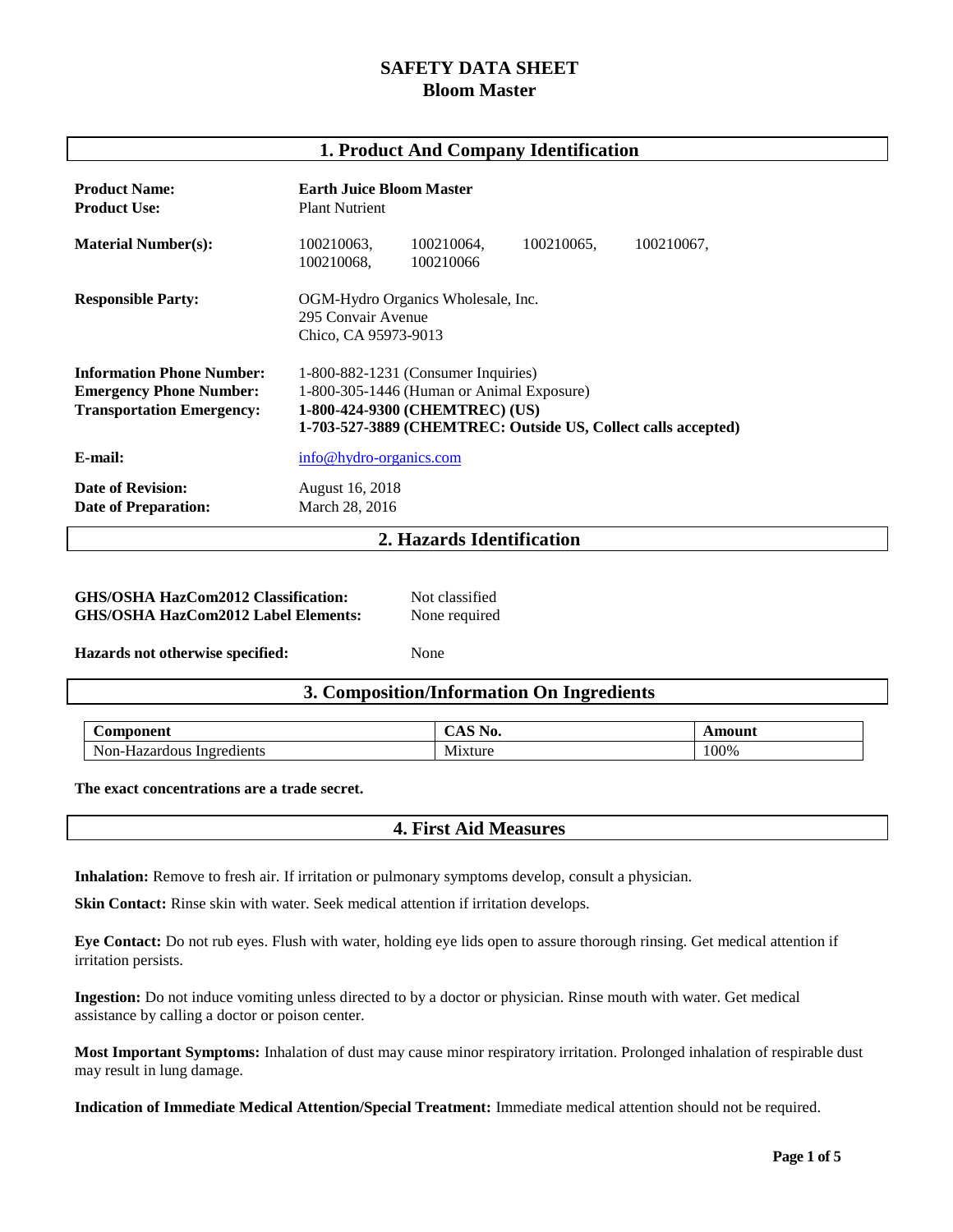## **5. Firefighting Measures**

**Suitable (and Unsuitable) Extinguishing Media**: Use media suitable to surrounding fire.

**Specific Hazards Arising From the Chemical:** May release phosphates and oxides of potassium under fire conditions.

**Special Fire Fighting Procedures:** Firefighters should wear positive pressure self-contained breathing apparatus and full protective clothing for fires in areas where chemicals are used or stored.

## **6: Accidental Release Measures**

**Personal Precautions, Protective Equipment, and Emergency Procedures:** Avoid contact with eyes. Avoid inhalation of dust. Carefully sweep up material, or vacuum taking care not to generate airborne dust. Wear appropriate protective clothing and equipment as described in Section 8.

**Methods and Materials for Containment / Cleanup:** Collect in a manner to minimize the generation of airborne dusts or vacuum with a high efficiency vacuum cleaner. Avoid dispersal of dust in the air (i.e., clearing dust surfaces with compressed air).

# **7. Handling and Storage**

**Precautions for Safe Handling:** Avoid contact with eyes. Avoid creating and breathing dusts. Wear protective clothing and equipment as described in Section 8. Use only with adequate ventilation. Minimize the generation and accumulation of dust.

#### **Conditions for Safe Storage, Including Any Incompatibilities:**

Protect from physical damage. Store tightly closed in a cool, well-ventilated area away from strong oxidizers, strong acids & bases, and other incompatible materials.

## **8. Exposure Controls / Personal Protection**

#### **Exposure Guidelines:**

| NHEMICAI                  | <b>EXPOSURE LIMIT</b> |  |
|---------------------------|-----------------------|--|
| Non-Hazardous Ingredients | Established<br>None   |  |

**Appropriate Engineering Controls:** General ventilation should be adequate for normal use. Provide local exhaust ventilation where product is processed in a manner that generates excessive dust.

#### **Personal Protective Equipment**

**Respiratory Protection:** If exposures are excessive or irritation is experienced, wear an approved particulate respirator. Selection of respiratory protection depends on the contaminant type, form and concentration. Select and use in accordance with all applicable regulations (in the US follow OSHA 1910.134) and good Industrial Hygiene practice.

**Gloves:** Wear protective gloves to minimize skin contact.

**Eye Protection:** Wear safety glasses with side shields or dust proof goggles.

**Other Protective Equipment/Clothing:** Appropriate protective clothing as needed to minimize skin contact.

## **9. Physical and Chemical Properties**

**Appearance and Odor:** Light beige powder with very slight chalk-earthy odor.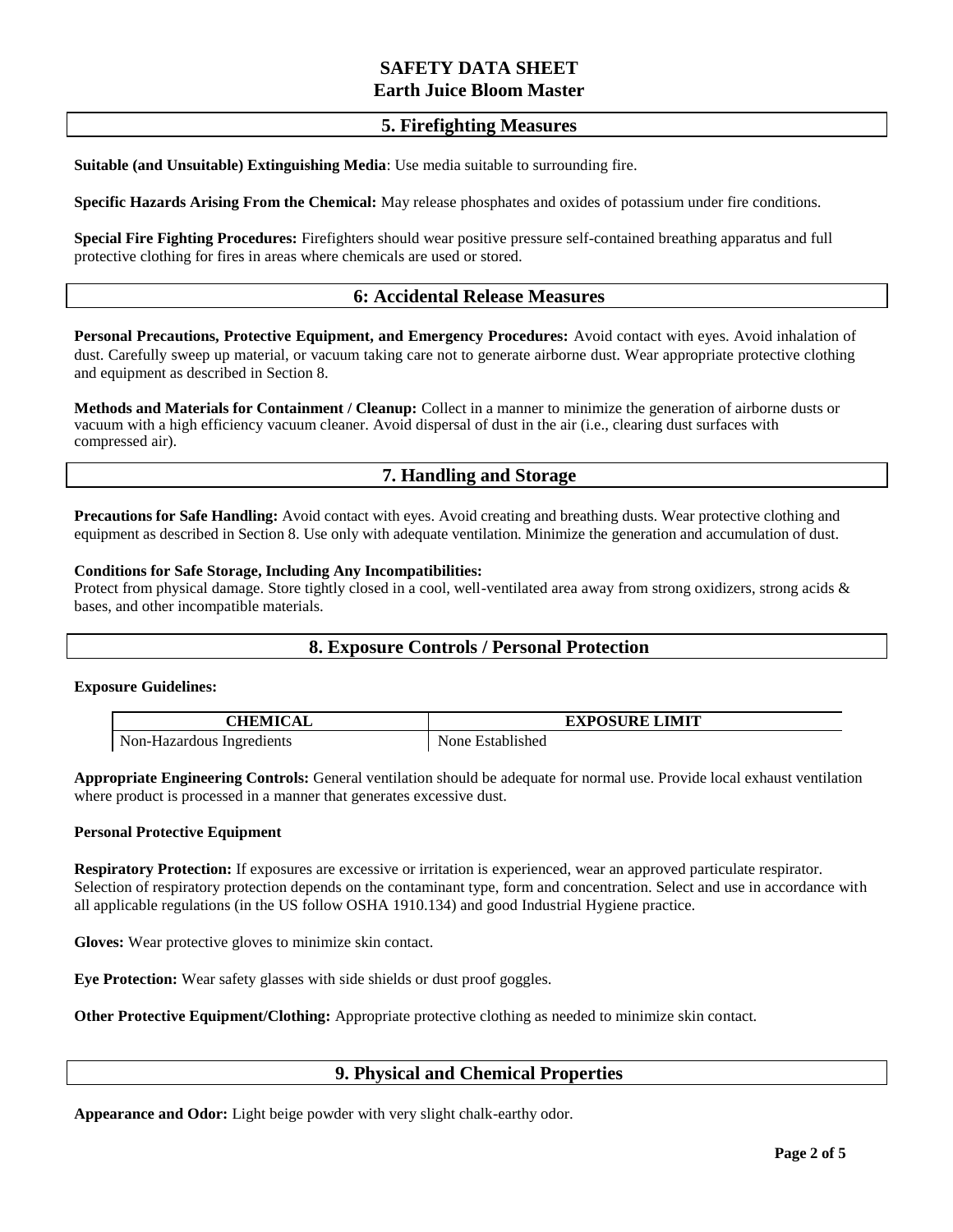| <b>Physical State: Solid</b>                          |  | <b>Odor Threshold:</b> Not determined     |  |
|-------------------------------------------------------|--|-------------------------------------------|--|
| <b>pH:</b> $4.5 - 5.0$ (In solution)                  |  | <b>Specific Gravity: Not determined</b>   |  |
| <b>Initial Boiling Point/Range: Not determined</b>    |  | Vapor Pressure: Not applicable            |  |
| <b>Melting/Freezing Point: Not determined</b>         |  | Vapor Density: Not applicable             |  |
| Solubility In Water: 20% @ 25°C                       |  | <b>Percent Volatile: 0%</b>               |  |
| <b>Viscosity:</b> Not applicable                      |  | <b>Evaporation Rate: Not determined</b>   |  |
| Coefficient Of Water/Oil Distribution: Not determined |  | <b>VOC Content: 0%</b>                    |  |
| <b>Flash Point:</b> Not applicable                    |  | <b>Autoignition Temp: Not applicable</b>  |  |
| <b>Decomposition Temperature:</b> Not determined      |  | Flammability (solid, gas): Not applicable |  |
| <b>Flammability Limits:</b>   LEL: Not applicable     |  | UEL: Not applicable                       |  |
|                                                       |  |                                           |  |

# **10. Stability and Reactivity**

**Reactivity:** Not normally reactive.

**Chemical Stability:** Stable under normal storage and handling conditions.

**Possibility of Hazardous Reactions:** None expected with normal use.

**Conditions To Avoid:** None.

**Incompatible Materials:** Strong oxidizing agents; and strong acids and bases.

**Hazardous Decomposition Products:** May release phosphates and oxides of potassium under fire conditions.

# **11. Toxicological Information**

#### **Acute Hazards:**

**Inhalation:** Dust may cause mild irritation.

**Skin Contact:** May cause mild skin irritation.

**Eye Contact:** May cause mild eye irritation.

**Ingestion:** Swallowing may cause gastrointestinal disturbances.

**Chronic Hazards:** Prolonged inhalation to dusts may result in lung damage.

**Carcinogen:** None of the components is listed as a carcinogen or potential carcinogen by IARC, NTP, ACGIH or OSHA.

#### **Acute Toxicity Values:**

Not acutely toxic.

# **12. Ecological Information**

**Ecotoxicity:** No data for product.

**Persistence and Degradability:**  No data for product.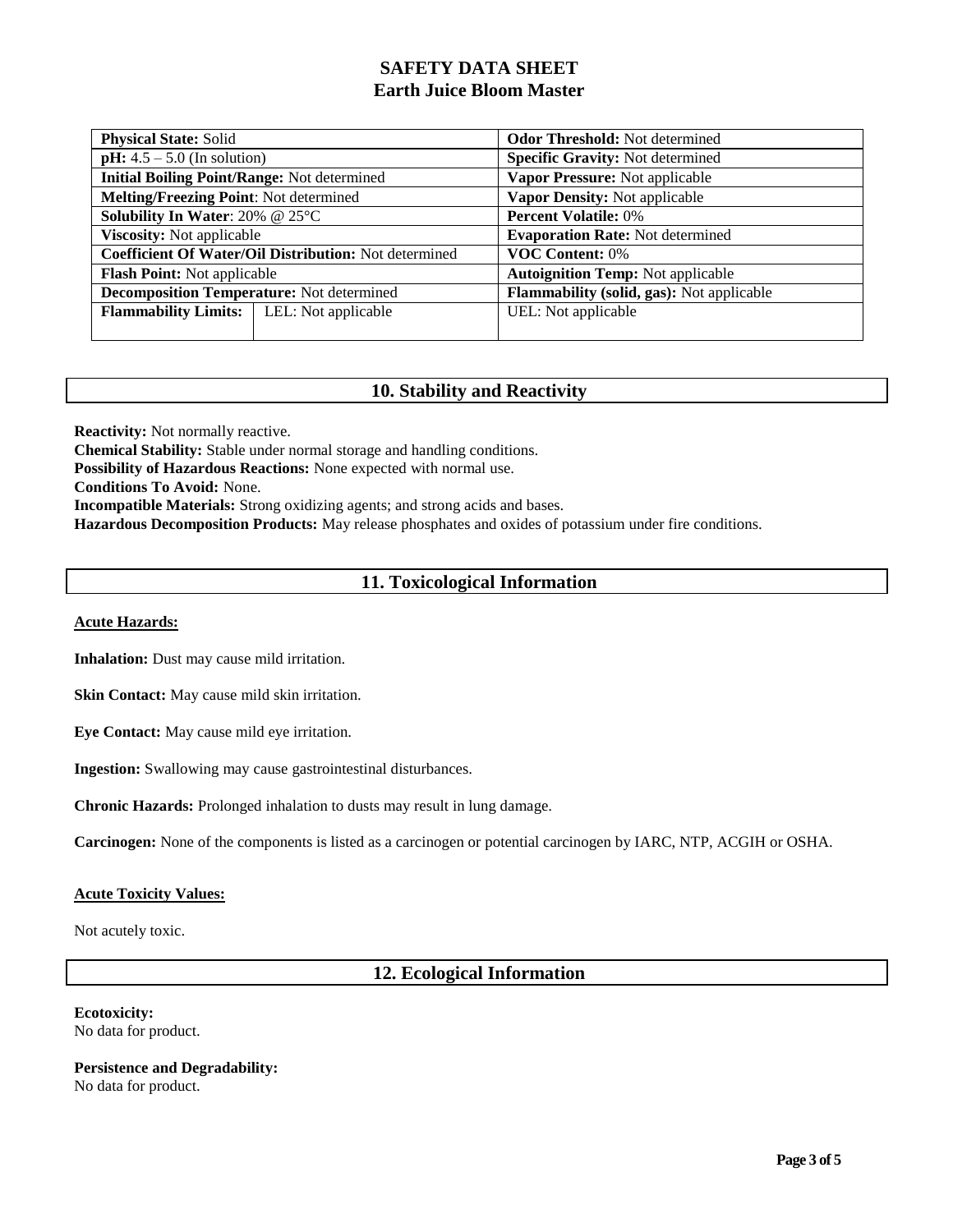### **Bio accumulative Potential:**

No data for product.

**Mobility in Soil:** 

No data for product.

**Other Adverse Effects:** No data available

## **13. Disposal Considerations**

Dispose of in accordance with all local, state/provincial and federal regulations.

### **14. Transport Information**

### **DOT Hazardous Materials Description:**

Proper Shipping Name: Not Regulated UN Number: None Hazard Class/Packing Group: None Labels Required: None

### **Canadian TDG Materials Description:**

Proper Shipping Name: Not Regulated UN Number: None Hazard Class/Packing Group: None Labels Required: None

### **IMDG Dangerous Goods Description**:

Proper Shipping Name: Not Regulated UN Number: None Hazard Class/Packing Group: None Labels Required: None

### **15. Regulatory Information**

### **United States**:

**CERCLA Section 103:** This product is not subject to CERCLA reporting requirements. Many states have more stringent release reporting requirements. Report spills required under federal, state and local regulations.

**SARA Hazard Category (311/312):** Non hazardous

**SARA 313:** This product contains the following chemicals subject to Annual Release Reporting Requirements under SARA Title III, Section 313 (40 CFR 372): None

**EPA TSCA Inventory:** All of the ingredients in this product are listed on the EPA TSCA Inventory.

#### **U.S. State Regulations:**

**California Proposition 65:** This product does not contain any Proposition 65 chemicals.

#### **Canada:**

**Canadian Environmental Protection Act:** All of the ingredients are listed on the Canadian Domestic Substances List (DSL), or Canadian Non-Domestic Substances List (NDSL)